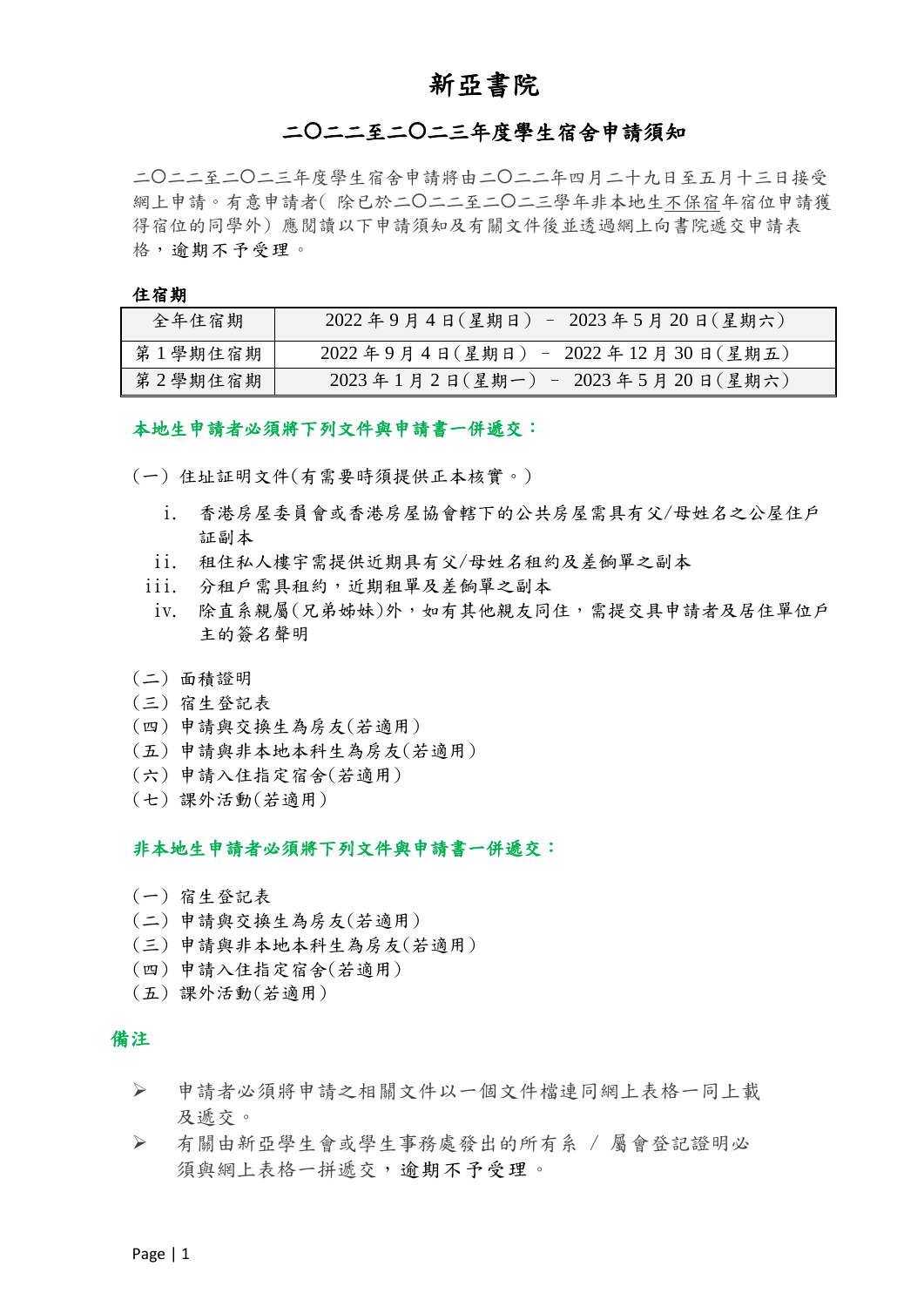#### **2021/2022** 宿舍相關費用\* (只供參考)

|                | 全年住宿期      |           | 第1學期住宿期    |           | 第2學期住宿期    |           |
|----------------|------------|-----------|------------|-----------|------------|-----------|
| 房間類型           | 雙人/<br>三人房 | 特殊<br>三人房 | 雙人/<br>三人房 | 特殊<br>三人房 | 雙人/<br>三人房 | 特殊<br>三人房 |
| 宿舍費用(HK\$)     | 14,230     | 9,492     | 7,115      | 4,746     | 7,115      | 4,746     |
| 公物賠償保證金(HK\$)  | 1,000      | 1,000     | 1,000      | 1,000     | 1,000      | 1,000     |
| 宿生會費<br>(HK\$) | 40         |           | 20         |           | 20         |           |

**\*** *2022/2023* 宿舍相關費用將有所調整,確實金額有待通過並會容後公佈。

#### 重要事項:

- 1. 宿舍費用會因通脹等相關因素作不時調整。
- 2. 宿生會通過 CUSIS 收到每期宿舍費用繳款通知。每次逾期繳款將被罰款港幣 200 元。
- 3. 宿生必須全數支付宿舍費用,除特別批准的情況外,所有費用均不予退還。
- 4. 宿生在指定退房日期後兩個月內,如無任何罰款,將會退還公物賠償保證金。宿生必須提供 他/她在本地銀行的儲蓄或支票賬戶資料。
- 5. 如欲查詢宿舍相關費用,請電郵至 [nahostel@cuhk.edu.hk](mailto:nahostel@cuhk.edu.hk)。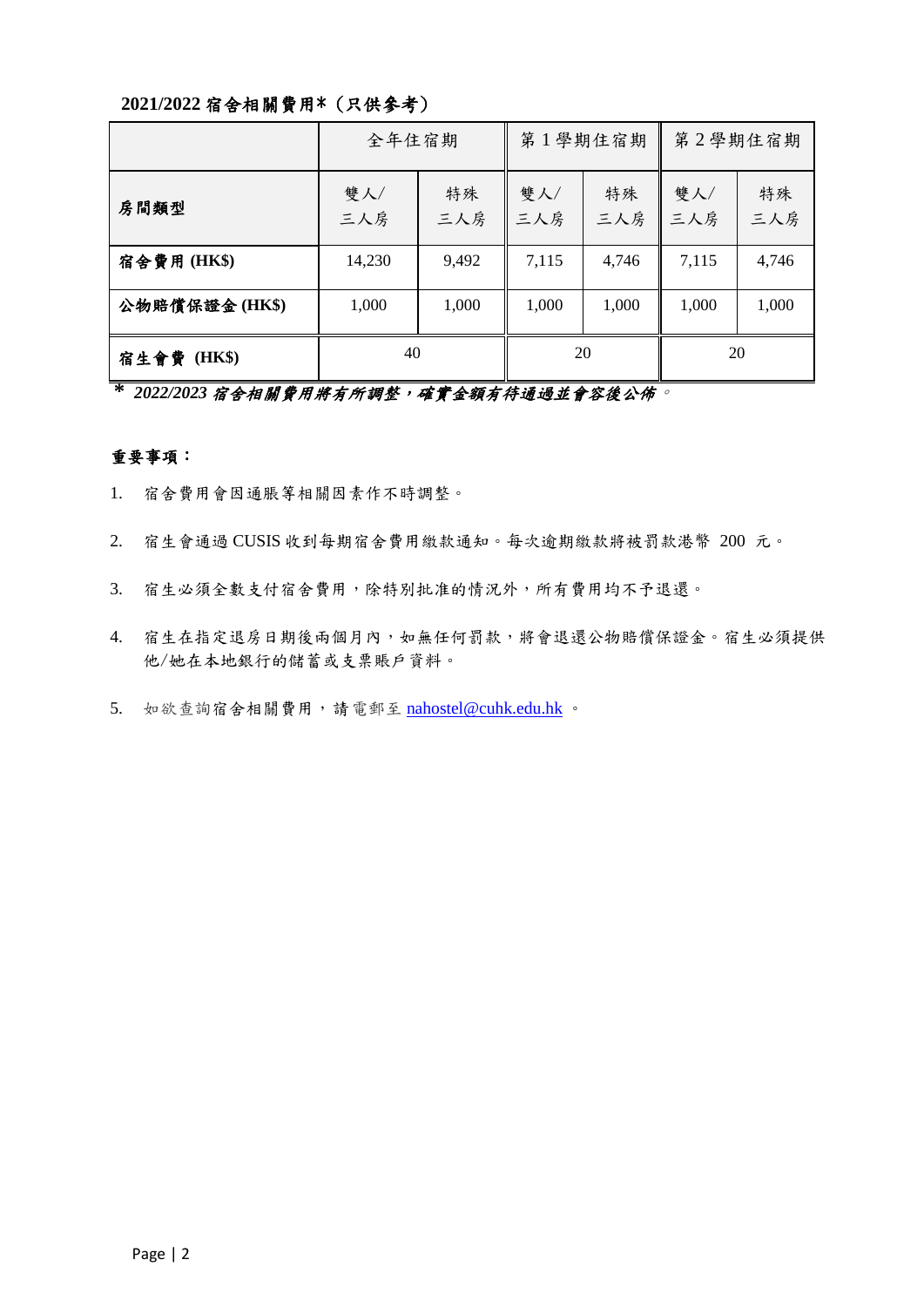# **NEW ASIA COLLEGE**

### **GUIDELINES ON APPLICATION FOR HOSTEL RESIDENCE 2022/2023**

The online application for hostel residence (either for one semester or one year) of academic year 2022/2023 will be held from April 29 to May 13, 2022. Interested students (**local and non-local** excluding those who have been offered with 2022/2023 hostel places under the N-1 Policy) should read through the following guidelines and related documents before submitting online applications to the College **on or before 11:59 p.m. on May 13, 2022**. *Late or incomplete applications will not be processed.*

#### **RESIDENCE PERIODS**

| Whole Year Residence               | 04 September 2022 (Sun) – 20 May 2023 (Sat)      |
|------------------------------------|--------------------------------------------------|
| 1 <sup>st</sup> Semester Residence | 04 September 2022 (Sun) – 30 December 2022 (Fri) |
| 2 <sup>nd</sup> Semester Residence | 02 January 2023 (Mon) – 20 May 2023 (Sat)        |

#### **LOCAL STUDENTS ARE REQUIRED TO SUBMIT ONLINE APPLICATION FORM AND BELOW DOCUMENTS:**

- a. Proof of Residential Address (Maybe required to provide original copy for verification)\*
	- i) Copy of the Tenancy Agreement with parents' names issued by Hong Kong Housing Authority/ Hong Kong Housing Society;
	- ii) Copies of the latest Rental Agreement with parents' names and the latest Rating and Value Demand for Rates and Government Rent for private housing;
	- iii) Copies of the latest Rental Agreement and the latest Rating and Value Demand for Rates and Government Rent for multi-tenancy of private housing;
	- iv) With the exception of sibling, non-lineal relatives staying with the applicants should submit a written self-declaration signed by both the student applicant and tenant.
- b. Area Testimonial
- c. Resident Registration Form
- d. Application for an Exchange Student Room-mate (if applicable)
- e. Application for a Non-local Student Room-mate (if applicable)
- f. Application for Residence at A Specific Student Hostel (if applicable)
- g. Extra-curricular Activities (if applicable)

#### **NON-LOCAL STUDENTS ARE REQUIRED TO SUBMIT ONLINE APPLICATION FORM AND BELOW DOCUMENTS:**

Non-local students who wish to reside on campus in 2022/2023 are required to submit online applications (excluding those who have been offered with hostel places under the N-1 residence policy for non-local students).

- a. Resident Registration Form
- b. Application for an Exchange Student Room-mate (if applicable)
- c. Application for a Non-local Student Room-mate (if applicable)
- d. Application for Residence at A Specific Student Hostel (if applicable)
- e. Extra-curricular Activities (if applicable)

#### **REMARKS**

- ➢ Applicants are required to upload the following supporting documents in **ONE** file.
- $\triangleright$  Copy of Registration Document issued by the Clubs & Societies Committee under Representative Council of NASU or OSA for submission of online application. Otherwise, their applications will be deemed incomplete and will not be processed.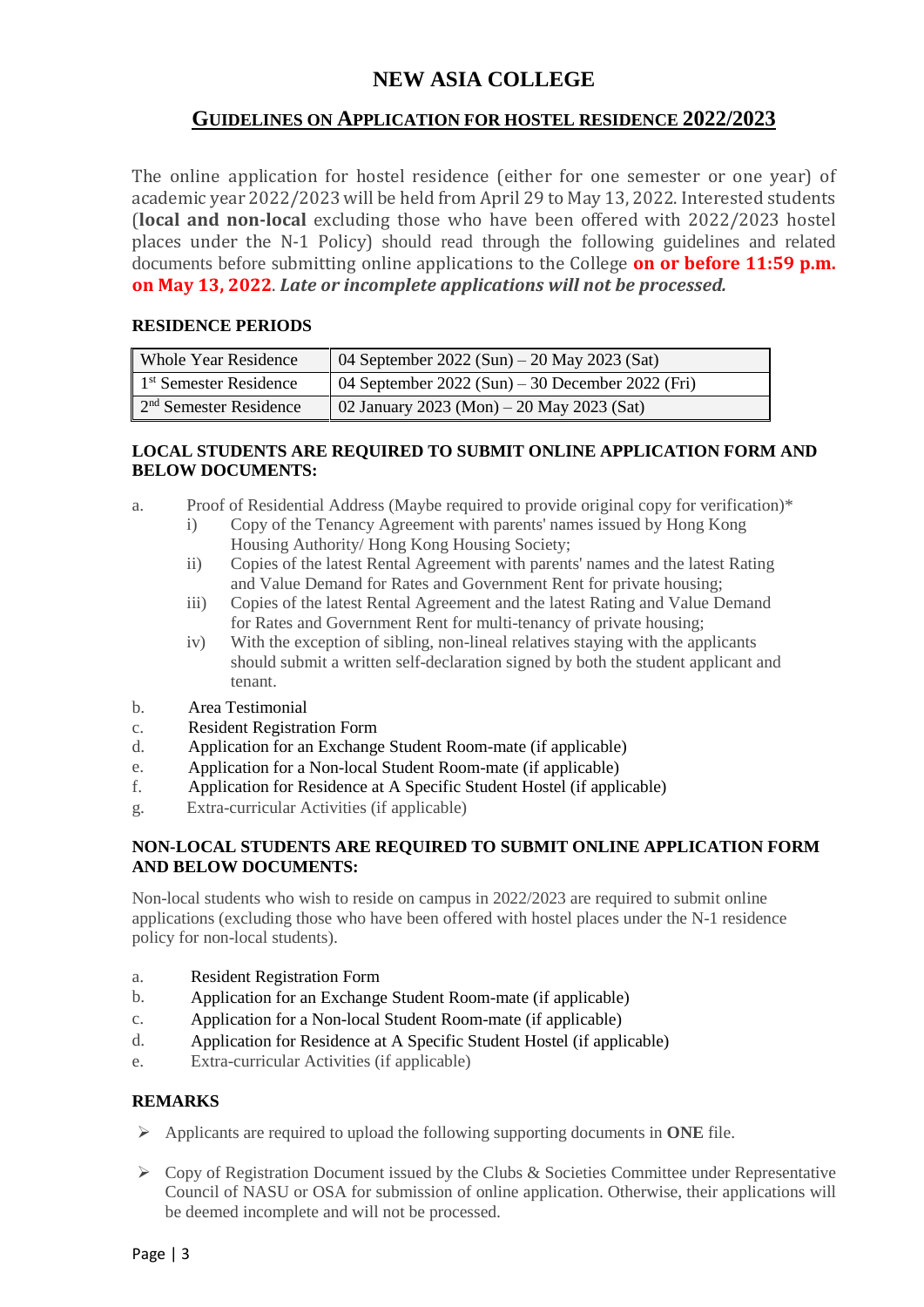|                                    | <b>Whole Year</b><br><b>Residence</b> |                             | <b>1st Semester</b><br><b>Residence</b> |                             | 2 <sup>nd</sup> Semester<br><b>Residence</b> |                             |
|------------------------------------|---------------------------------------|-----------------------------|-----------------------------------------|-----------------------------|----------------------------------------------|-----------------------------|
| <b>Room Types</b>                  | Double/<br>Triple<br>Room             | Converted<br>Triple<br>Room | Double/<br>Triple<br>Room               | Converted<br>Triple<br>Room | Double/<br>Triple<br>Room                    | Converted<br>Triple<br>Room |
| Hostel Fees (HK\$)                 | 14,230                                | 9,492                       | 7,115                                   | 4,746                       | 7,115                                        | 4,746                       |
| <b>Hostel Deposit (HK\$)</b>       | 1,000                                 | 1,000                       | 1,000                                   | 1,000                       | 1,000                                        | 1,000                       |
| <b>Hall Association Fee (HK\$)</b> | 40                                    |                             | 20                                      |                             | 20                                           |                             |

# **2021/ 2022 HOSTEL RELATED FEES\* (For reference only)**

**\*** *Hostel fees for 2022/2023 are under revision and the actual amount will be announced later subject to approval* 

#### **Important Notes:**

- 1. Hostel fees will be subjected to revision from time to time due to inflation adjustment and other related factors.
- 2. Student residents will be notified of hostel fee payment advice of each instalment through CUSIS. Every late payment will be penalized for HK\$200.
- 3. Student residents have to pay hostel fees in full and all payments made are non-refundable despite any reasons except for those situations specially approved.
- 4. Hostel deposit will be refunded in two months after the designated check-out date(s) if there is no outstanding penalty. Student residents have to provide detailed and accurate information of his/her bank account in a local bank.
- 5. For enquiries for hostel fee and hostel deposit, please contact us via email: [nahostel@cuhk.edu.hk.](mailto:nahostel@cuhk.edu.hk)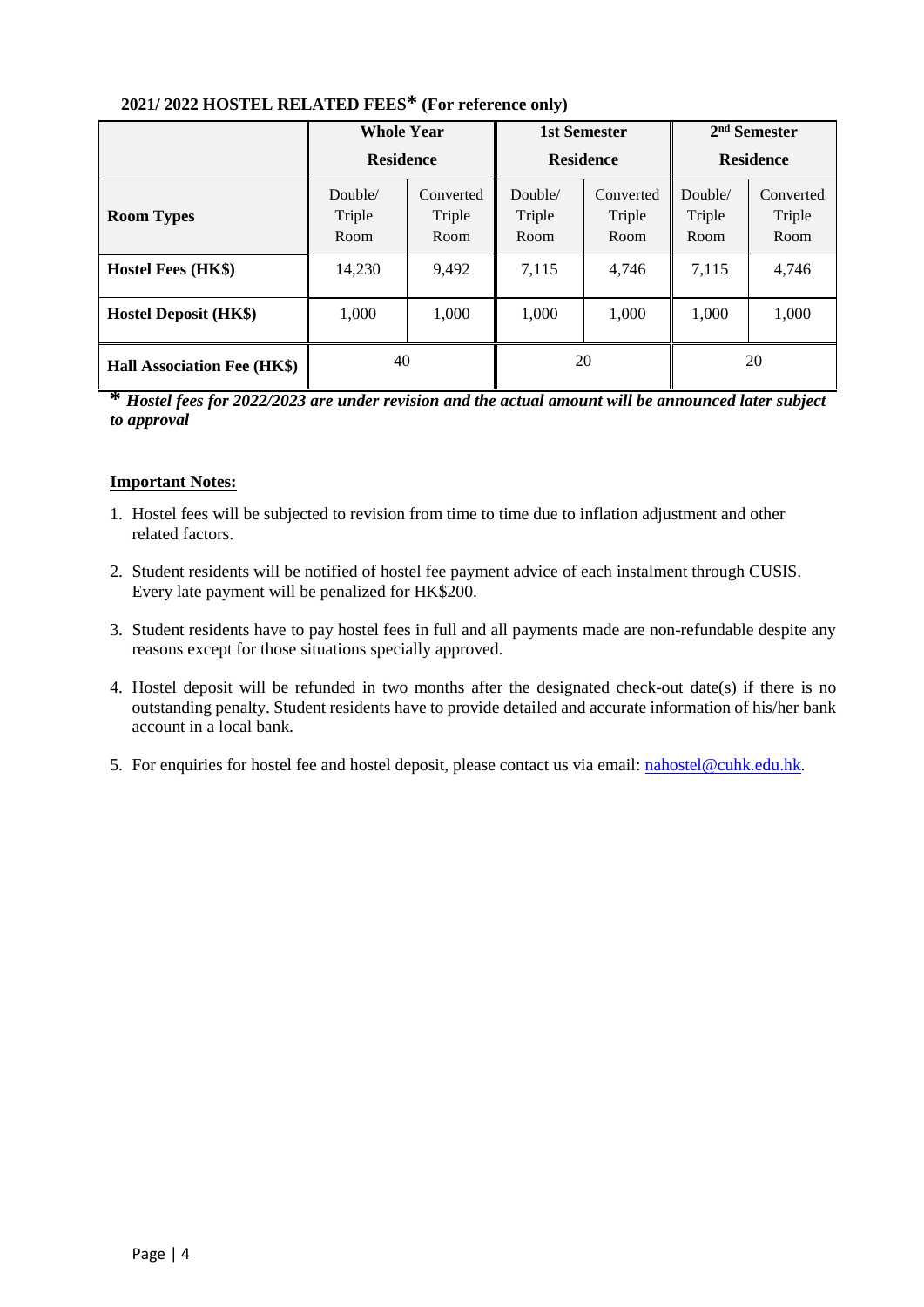# New Asia College

User Guide for Using Google Map

*April 2022*

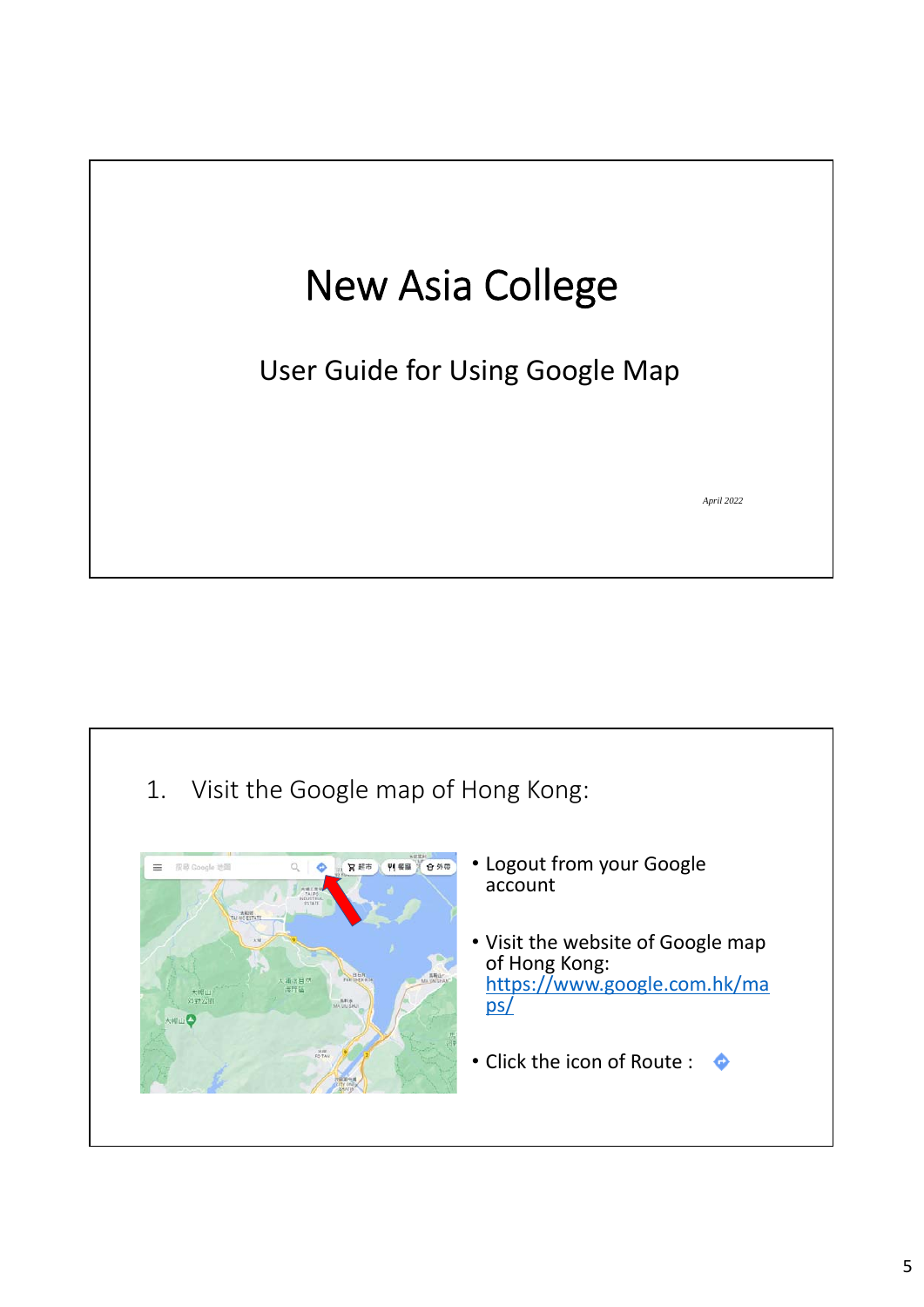# 2. Enter your starting point and destination



- Select the icon of public transport
- Enter your starting point as Home address and destination as "University Station, Ma Liu Shui"
- Select the arrival date and time

# 3. Enter the designated arrival date and time



- Enter the designated arrival date announced for the application
- Enter the designated arrival time at 8:15am announced for the application